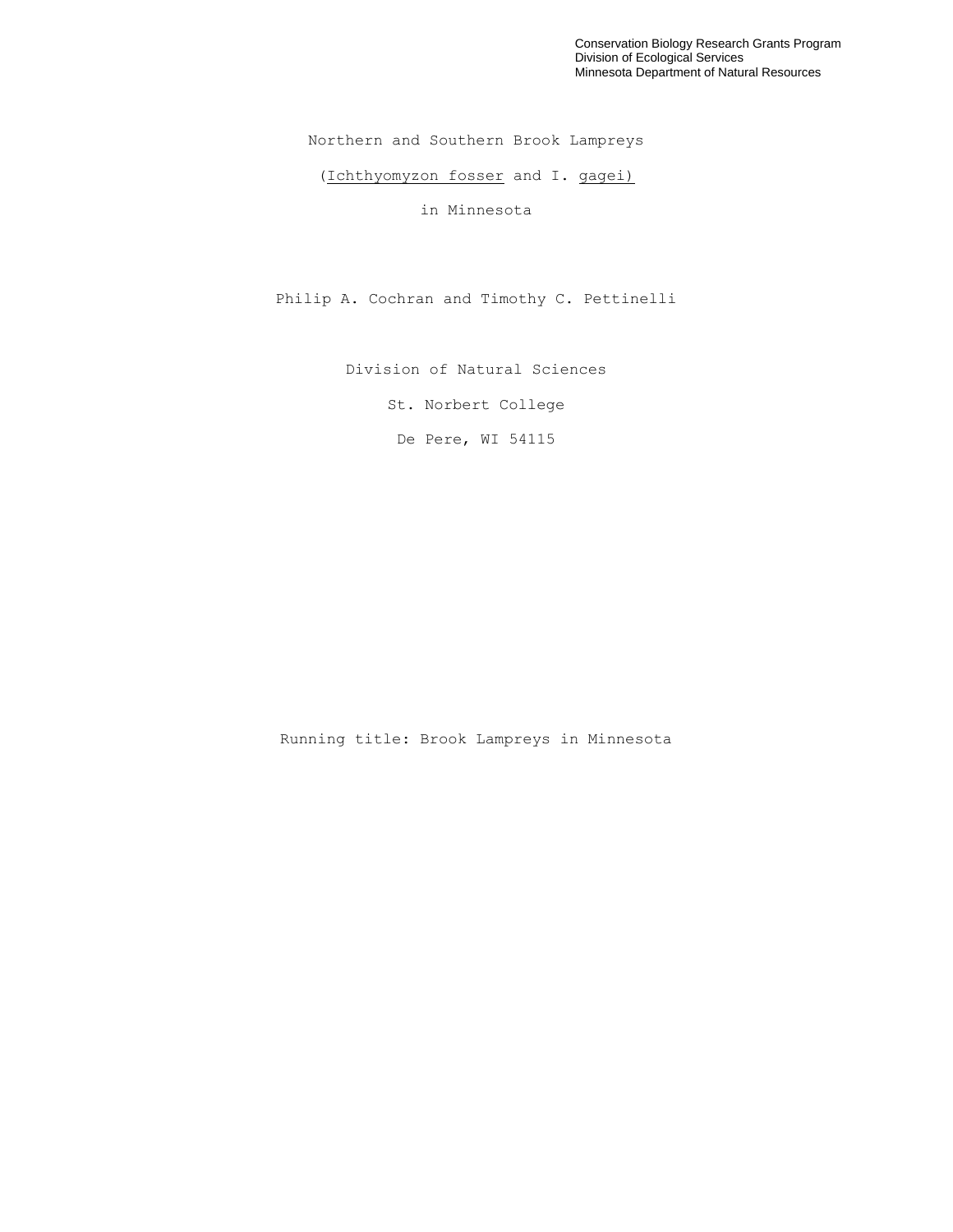**ABSTRACT** The presence of two brook lampreys of the genus Ichthyomyzon in Minnesota is confirmed. The northern brook lamprey (I. Fossor) occurs in the Blackhoof Creek in the Lake Superior drainage. The southern brook lamprey (I. gagei) has been found in five streams in the St. Croix River drainage. At least three relatively distinct microhabitats are used by I. gagei during its life cycle. Adults prior to spawning are found in crevices beneath boulders in deep, fast water, whereas spawning is associated with gravel substrate at the head of riffles, and larvae burrow in fine substrate in quieter water. The reproductive biology of I. gagei in Minnesota is similar to that of conspecifics in the southern part of its range.

### **Introduction**

Previous reviews of Minnesota's fish fauna (1,2) have included four species of lampreys: the parasitic chestnut (Ichthyomzon castaneus), silver (I. unicuspis), and sea (Petromyzon marinus) lampreys, and the nonparasitic American brook lamprey (Lampetra appendix). Recently, however, two additional nonparasitic lampreys have been reported from the state. Krueger and Waters (3) mentioned the occurrence of northern brook lampreys (I. fossor) within their study section of the Blackhoof Creek in the Lake Superior drainage. Cochran (4) collected the southern brook lamprey (I. gagei) at several locations within the St. Croix River drainage in Wisconsin and reported its occurrence in Minnesota on the basis of one specimen. The purpose of this report is to confirm the occurrence of I. fossor in Minnesota, as documented by museum specimens, and to provide additional information on the distribution and ecology of I. gagei We also provide an updated taxonomic key for identifying Minnesota's lampreys (Appendix).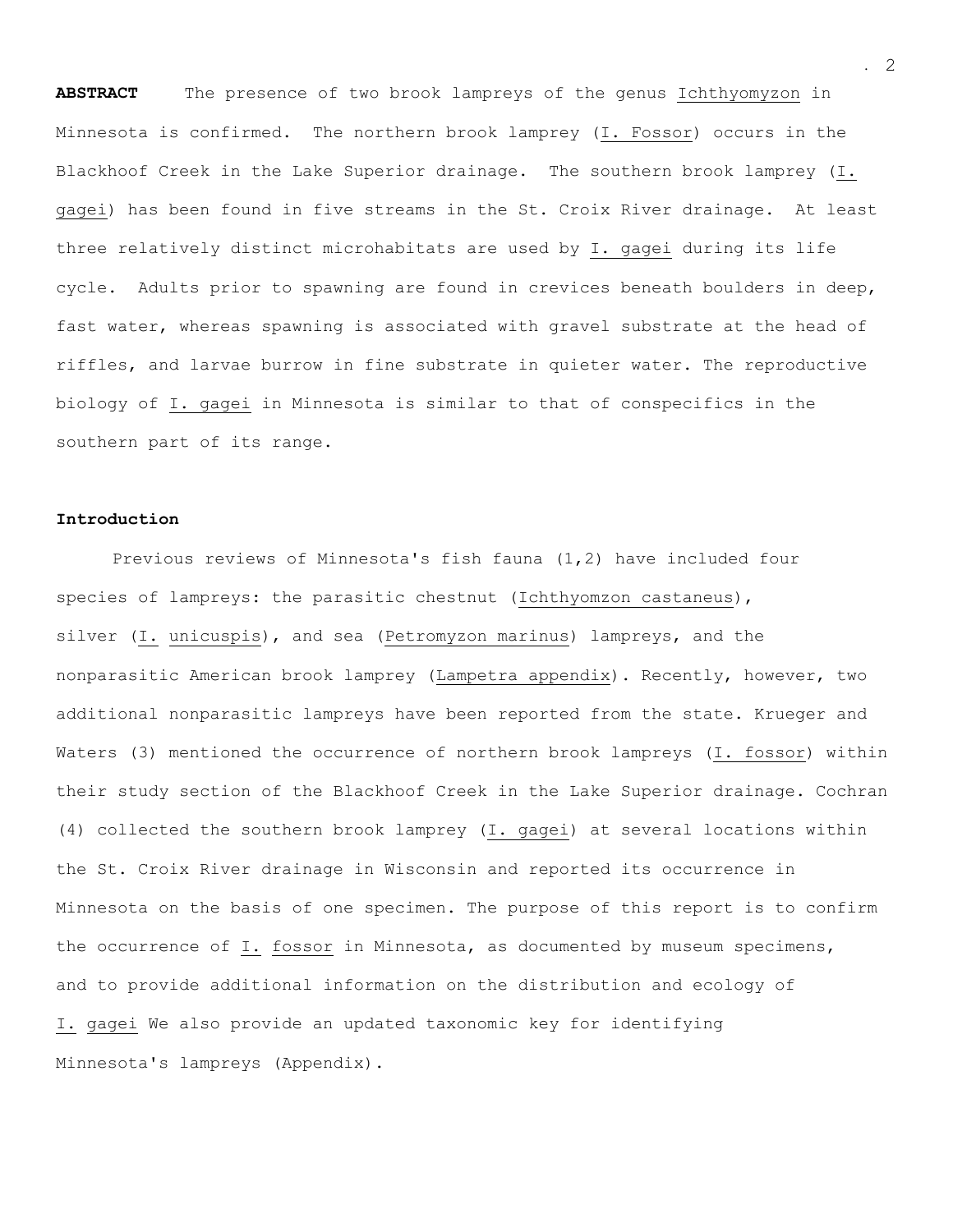## **Methods and Materials**

We attempted to time our sampling (26 May - 5 June, 1986) to coincide j with spring spawning, since it is during this period that adult brook lampreys in general are most readily detectable and most easily collected. Likely habitats were sampled by seining or by snorkeling with handnets; the latter method was especially useful where swift current and boulders made seining difficult. In some cases, spawning lampreys were first located visually and collected with dipnets.

At sites with brook lampreys, we recorded the occurrence of other fish species and such habitat characteristics as water temperature, depth, and bottom type. We preserved lampreys in 10% buffered formalin after anesthetization with tricaine methanesulfonate (MS 222) and measurement for total length. Upon return to the laboratory, lampreys were transferred to 70% ethanol prior to morphometric analysis according to Hubbs and Trautman (5). Voucher specimens will be cataloged into the Bell Museum of Natural History (BMNH), University of Minnesota, Minneapolis.

### **Results And Discussion**

#### Ichthyomyzon fossor

Four male and one female I. fossor (BMNH 23793) were collected on 4 June 1986 at the County Trunk 105 crossing of the Blackhoof Creek Carlton county (T47N,R17W,S17). The lampreys were located beneath small boulders at a depth. of 0.3 m in slow current. Other than a few boulders and some gravel, the bottom was primarily sand; some eelgrass (Vallisneria) was present. Etheostoma nigrum and Cottus bairdi were collected at the same site.

Total length of the I. fossor prior to preservation averaged 110 mm (range = 106-121 mm). Subsequent to preservation, mean length declined to 107 mm (range =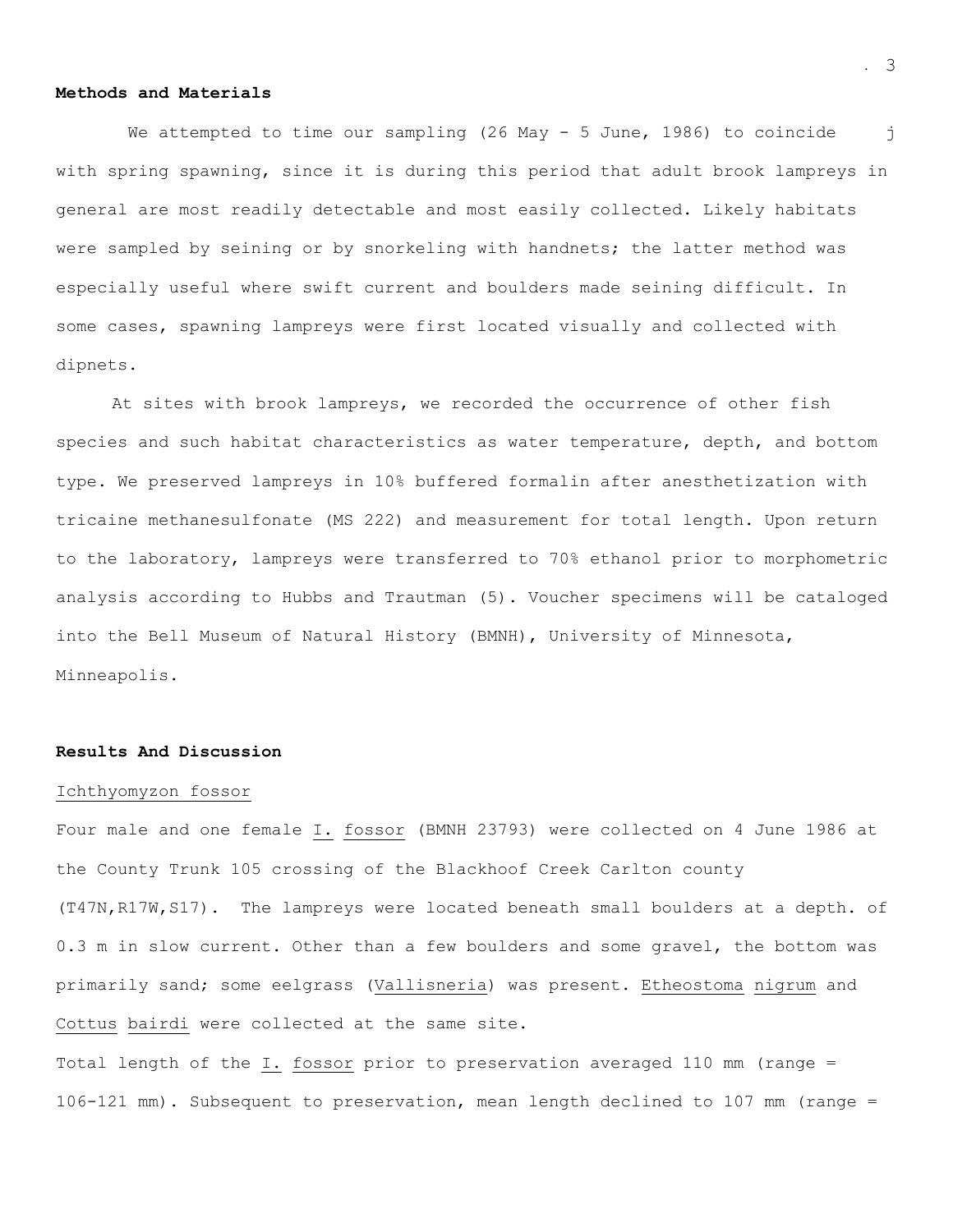100-114 mm) and body mass averaged 2.2 g. Mean number of trunk myomeres was 51.6 (range = 50-52) and oral disc diameter as a percentage of total length averaged  $4.77$  (range =  $4.44-5.00$ ).

The female I. fossor contained 501 eggs, 27.8% of her preserved total body weight. That this is much fewer than the range of 1050-1979 eggs/female reported by Manion and Hanson (6) and Becker (7) indicates that some spawning already occurred.

 Previously, Cochran (8) observed lampreys in the Blackhoof Creek but did not identify them to species. The U.S. Fish and Wildlife Service has records of I. fossor collected at four locations along the Blackhoof Creek during surveys for Petromyzon marinus in 1978 and 1980, but did not save any preserved specimens (Paul Rugen, Marquette Biological Station, personal communication). Krueger and Waters (3) only mentioned the occurrence of I. fossor in their study section, but their paper can be consulted for further habitat information.

Ichthyomyzon fossor previously has been reported from nearby tributaries to three separate drainages shared with Minnesota: the Lake Superior and Mississippi River drainages in Wisconsin and the Red River (Hudson Bay) drainage in Ontario (9). Therefore, its occurrence in Minnesota is not unexpected, and it may occur elsewhere in the state.

# Ichthyomyzon gagei

 We collected I. gagei at five localities in the St. Croix River drainage (Table 1), including the same site on Crooked Creek at which the only previously reported specimen (4) was captured. Although we found no I. gagei in such streams as Rock Creek and the Grindstone River, more extensive sampling would be required to conclude that they are not present at these sites; in particular, we expect that they occur in the Spruce (Upper Tamarac) River, which is very similar to the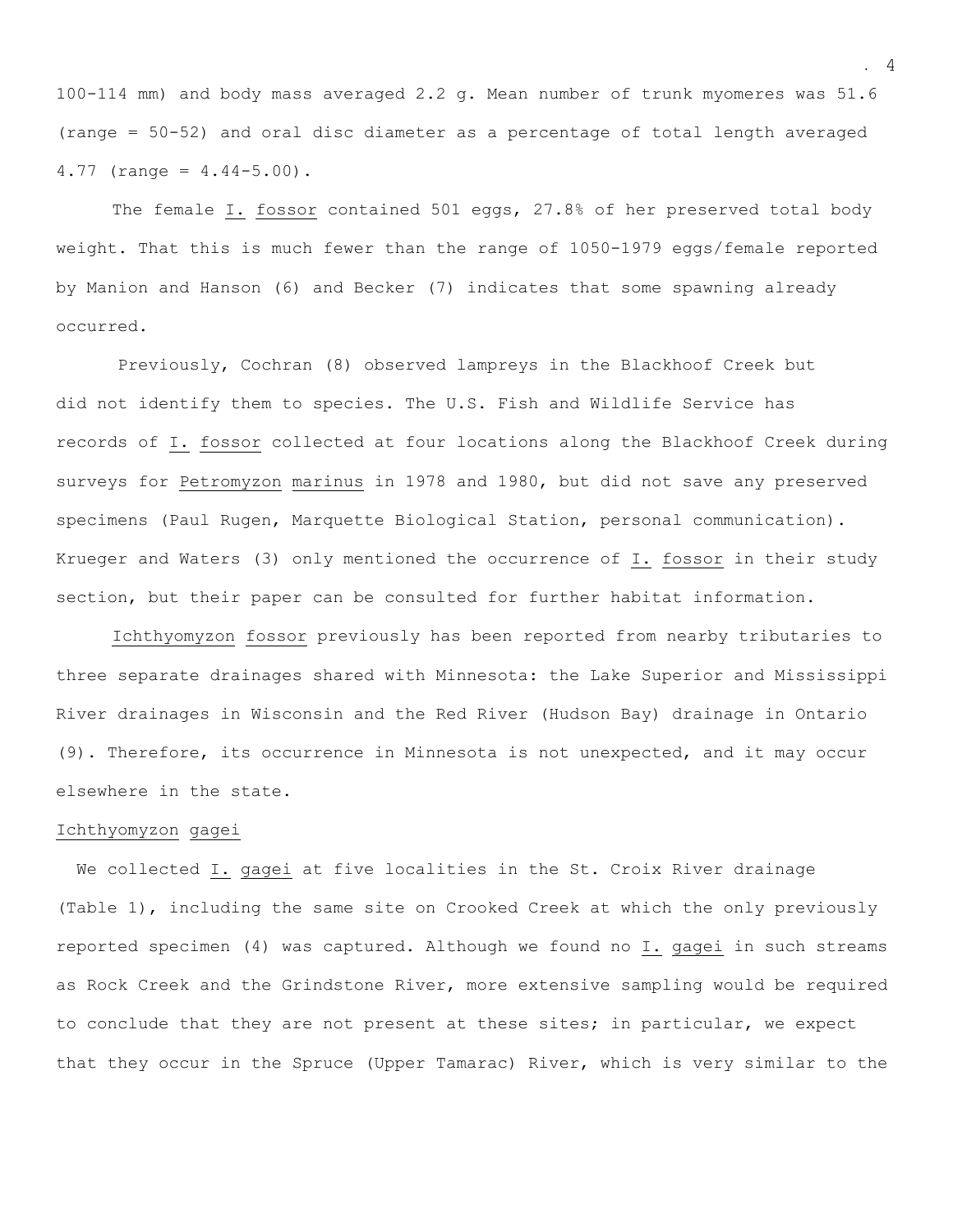streams in which I. gagei were found. At least two Minnesota tributaries to the St. Croix River have been sampled extensively with no evidence for I. gagei: the Sunrise River, during Hatch's (10) study of the gilt darter (Percina evides) and Valley Creek, during longterm studies by T.F. Waters and colleagues. (The senior author, however, has collected Ichthyomyzon castaneus in the Sunrise River and Lampetra appendix in Valley Creek).

Interestingly, the streams in which I. gagei were collected (Table 1), along with Hear Creek and the Spruce River, were treated by Waters (11) as a single unit on the basis of geological history, underlying topography, and water chemistry (e.g., brown stain and low alkalinity). These streams originate in marshes and swamps atop a moraine, increase in gradient and flow rapidly over gravel bars and riffles as they leave the moraine, then flow more slowly over sandy outwash plains below. Thus they contain a close juxtaposition of habitats suitable for brook lampreys. Gravel bars and riffles are used for spawning (see below), while regions of slower current and finer substrate downstream presumably provide habitat for the burrowing ammocoetes stage.

Some adult I. gagei of both sexes were found in relatively deep fast water in association with boulders, in habitat similar to that described by Cochran (4). For example, at Crooked Creek we observed 4-5 individuals beneath the edge of a large boulder at a depth of 46 cm. At the Tamarac River, we observed 5-6 lampreys at a depth of 60 cm in a crevice among rocks at the base of a boulder and another individual beneath a rock 60 cm deep. This microhabitat possibly represents a pre-spawning staging area or a habitat used by adults for overwintering. Crevices among boulders in deep fast water would provide a well-oxygenated environment out of the direct force of the current and protected from both visual predators and ice scour.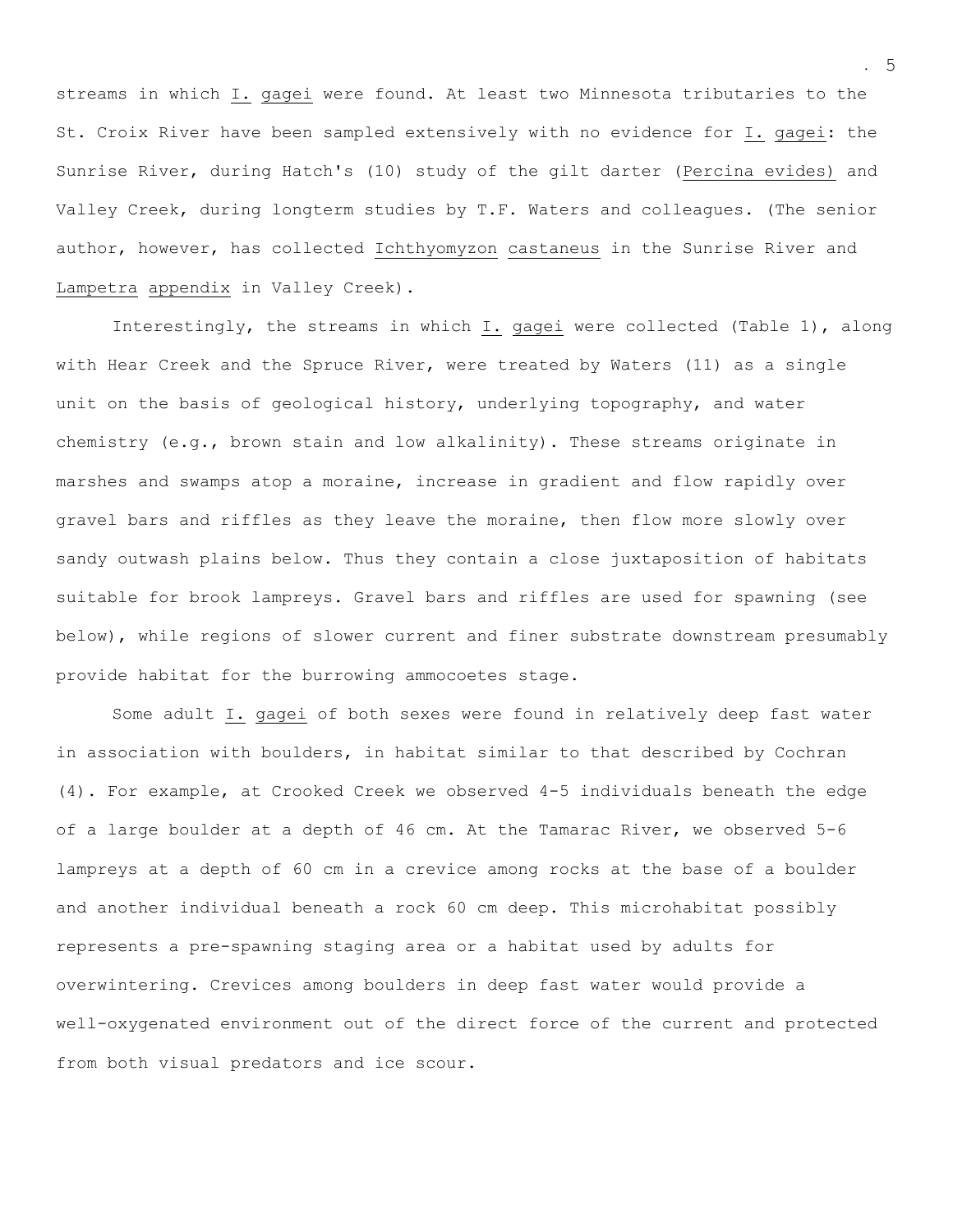Boulders in combination with swift, deep water frequently occur at road crossings, where channels are often narrowed and reinforced with rubble. An additional feature of road crossings that may be attractive to lampreys, which are generally nocturnal (12), are the reduced light levels beneath them. Many of the records for I. gagei in both the present and Cochran's (4) study were found beneath bridges, although sampling effort was concentrated in the vicinity of road crossings. A crossing of the Tamarac River, constructed in 1981, served as habitat for I. gagei within 5 years (Table 1).

Aggregations of spawning lampreys and individual stragglers were found in shallow water over gravel bottoms in a variety of current speeds. At Crooked Creek, groups of 3, 35-40, and 11 individuals were found at depths of 33, 9-10, and 16 cm, respectively. The group of 3 was unusual in that they were partially obscured by a 20-cm rock and were apparently spawning in a side pool with little current and a bottom of sand overlain by silt; their activity had created a depression through the sand to underlying gravel. At Little Sand Creek, a loose aggregation of 10-11 individuals was located at a depth of 17-18 cm and a group of 7 on a gravel bar at 8.5 cm. At Sand Creek, a group of 5 lampreys occurred at 36 cm, with stragglers at 19, 25, and 20 cm. Two lampreys were observed at Hay Creek on a gravel riffle at a depth of 36 cm. Three spawning groups listed above, including the largest, were located at the head of a riffle, consistent with the observations of Dendy and Scott (13).

Spawning activity was observed during daylight (times of individual observations ranged from 0930-1730 CDT); nocturnal surveys were not attempted. Water temperatures ranged from 17-21°C (Table 1), within the previously published range of 15-24°C (13-15).

Our data suggest that reproductive intervals within individual streams may end abruptly. In Crooked Creek, where large spawning aggregations were present on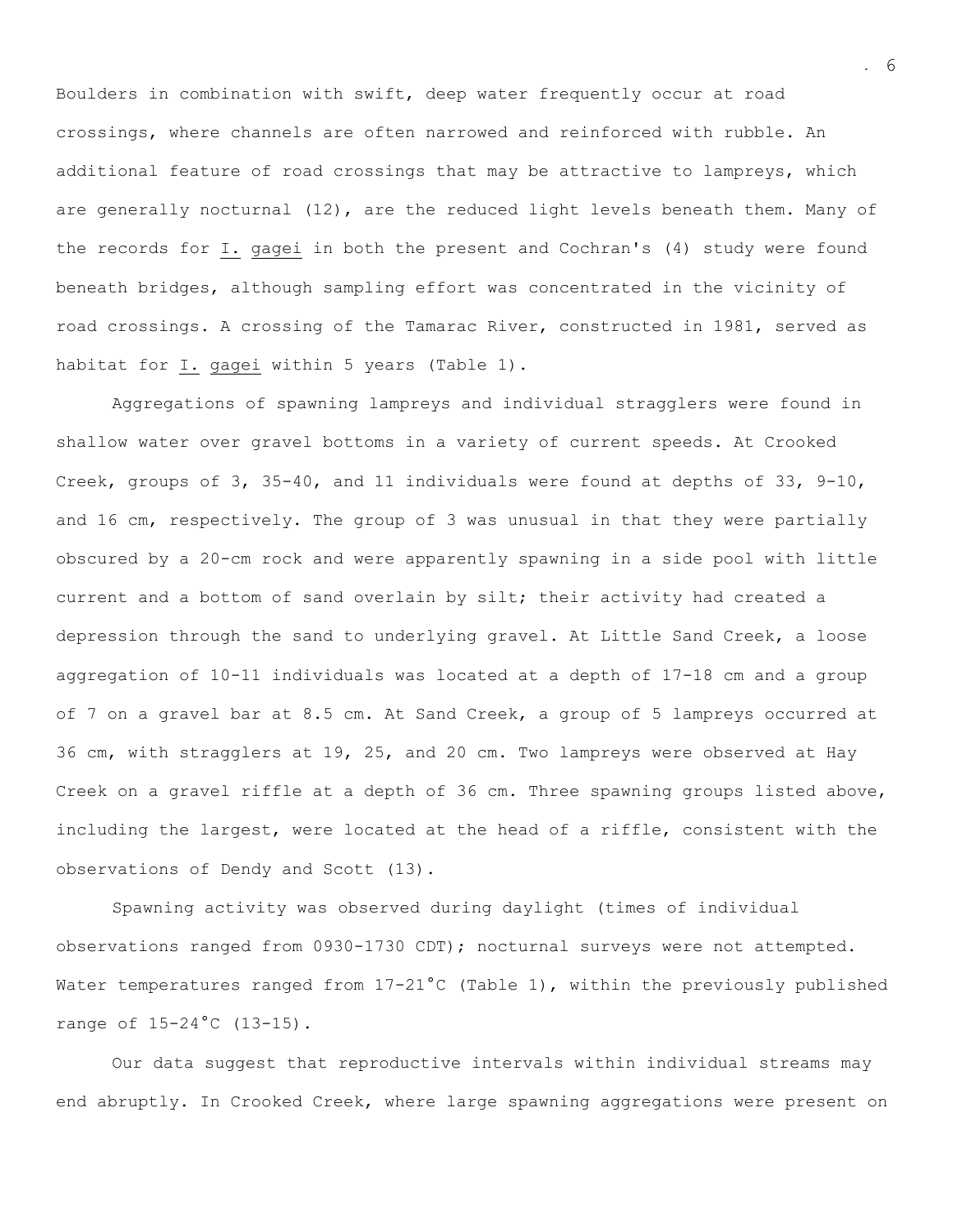29 May, only two single stragglers and four dead spent lampreys were discovered during morning and evening visual surveys on 3 June, and none on the morning of 4 June. At Little Sand Creek, where spawning lampreys were present on 3 June, two pairs were present on the same riffle on 5 June. At Hay Creek, where two stragglers were observed on 3 June, a landowner claimed to have seen a dozen on the same riffle on 1 June.

 The percentage of males in preserved samples of at least eight lampreys from individual sites ranged from 20 to 63% (table 1), and was 43% for all preserved samples pooled (n=51). Within a sample of 26 lampreys collected from a single spawning aggregation of 35-40, the percentage of males was similar (427). Previously, Cochran (14) found 100% males among 6 I. gagei collected in Sawyer County, Wisconsin, in 1982, and 76% males among 13 in 1984. Several authors (13-15) have reported excesses of males among. adult I. gagei, but Beamish and Thomas (16) reported a slight preponderance of females.

Total lengths of living adult I. gagei ranged from 107-150 mm (Table 2), but declined subsequent to preservation (96-133 mm). Preserved body mass ranged from 1.05-4.25 g.

We have recorded the cooccurrence of eighteen fish species with I. gagei in Wisconsin and Minnesota (Table 3). Frequent associates include common shiners (Notropis cornutus), longnose dace (Rhinichthys cataractae), johnny darters (Etheostoma nigrum), and mottled sculpins (Cottus bairdi). At Little Sand Creek, we observed three common shiners holding position among a loose aggregation of I. gagei, possibly foraging for eggs of the latter, and several lampreys when disturbed took refuge in a cavity containing the nest of a johnny darter.

 Ichthyomyzon gagei cooccurs with I. castaneus in the Namekagon River (Table 3) and probably in Minnesota as well. To date we have not collected any other species of brook lampreys in streams with I. gagei in Minnesota or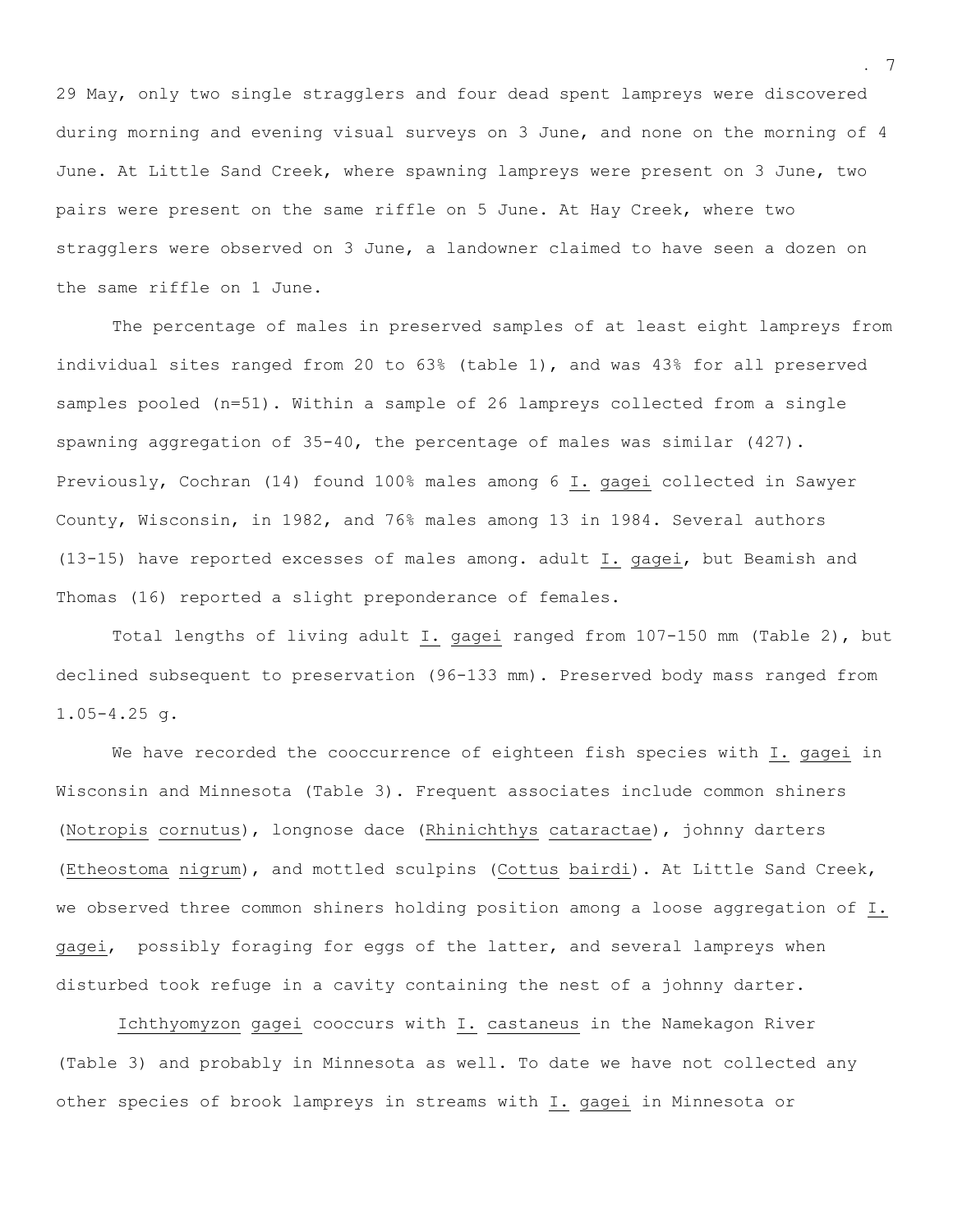Wisconsin. It is of interest, however, that all three of Minnesota's brook lampreys can be collected within a linear distance of 200 km. Lampetra appendix occurs in Valley Creek, a tributary of the St. Croix River, whereas I. fossor and I. gagei occur in watersheds with adjacent headwaters.

Further information on the distribution of I. gagei is needed before its status can be fully assessed. Although its known range in Minnesota is relatively small, it is encouraging that the streams it inhabits are contained at least partially within St. Croix State Park and the St. Croix State Forest. Park and regional fisheries personnel should be alerted to the need for additional records. To that end we have provided an updated key for the identification of Minnesota's lamprey species (Appendix).

### **Acknowledgments**

Our field work was supported by grants from the Minnesota Department of Natural Resources Nongame Program and the St. Norbert College Uffice of Faculty Development. We thank Lee Pfannmuller, George Galles, and Paul Galles for assistance with logistical problems. Timothy Pettinelli is grateful to St. Norbert College for Support of Undergraduate research.

## **References**

- 1. Eddy, S., and Underhill, J.C. 1974. Northern Fishes with Special Reference to the Upper Mississippi Valley. 3rd edition, revised. Minneapolis: Univ. Minn. Press.
- 2. Phillips, G.L., Schmid, W.D., and Underhill, J.C. 1982. Fishes of the Minnesota Region. Minneapolis: Univ. Minn. Press.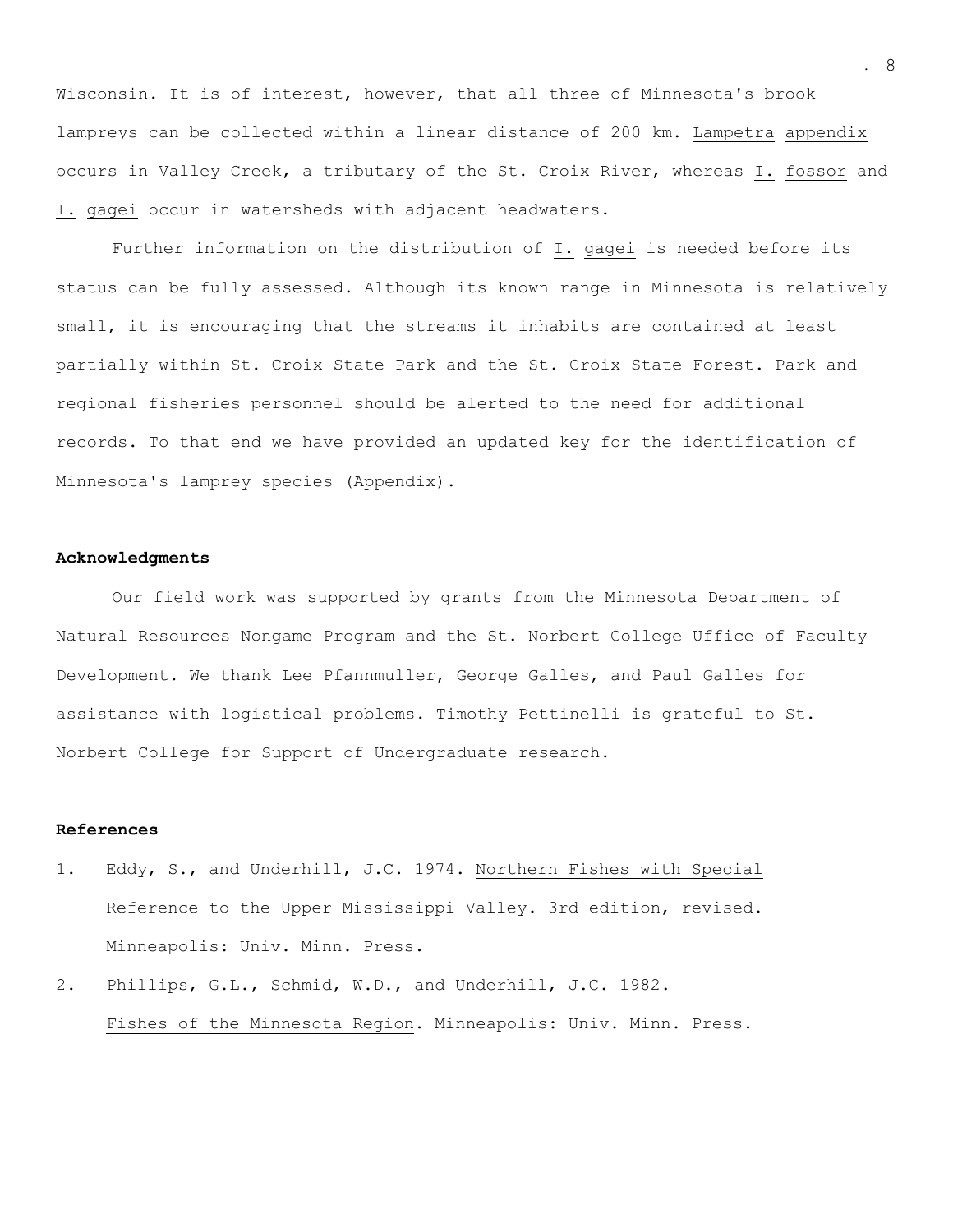- 3. Krueger, C.C., and Waters, T.F. 1983. Annual production of macroinvertebrates in three streams of different water quality. Ecology 64:840-850.
- 4. Cochran, P.A. 1987. The southern brook lamprey (Ichthyomyzon gagei) in the St. Croix River drainage of Wisconsin and Minnesota. Copeia 1987:443-446.
- 5. Hubbs, C.l.. and Trautman, M.B. 1937. A revision of the lamprey genus Ichthyomyzon. Misc. Publ. Mus. Zool. Univ. Mich. 35:1-109.
- 6. Manion, P.J. and Hanson, L.H. 1980. Spawning behavior and fecundity of lampreys from the upper three Great Lakes. Can. J. Fish. Aquat. Sci. 37:1635-1640.
- 7. Becker, G.C. 1983. The Fishes of Wisconsin. Madison: Univ. Wisc. Press.
- 8. Cochran, P.A. 1981. An unusually small American eel (Anguilla rostrata) from the Lake Superior drainage. Can. Field Nat. 95:97-98.
- 9. Rohde, F.C., and Lanteigne-Courchene, J. 1980. Ichthyomyzon fossor. P. 17 in D.S: Lee et al. (eds.). Atlas of North American Freshwater Fishes. Raleigh: N.C. St. Mus. Nat. Hist.
- 10. Hatch, J.T. 1985/86. Distribution, habitat, and status of the gilt darter (Percina evides) in Minnesota. J. Minn. Acad. Sci. 51:11-16.
- 11. Waters, T.F. 1977. The Streams and Rivers of Minnesota. Minneapolis: Univ. Minn. Press.
- 12. Cochran, P.A. 1986. The daily timing of lamprey attacks. Env. Biol. Fishes. 16:325-329.
- 13. Dendy, J.S. and Scott, D.C. 1953. Distribution, life history and morphological variations of the southern lamprey, Ichthyomyzon gagei. Copeia 1953:152-162.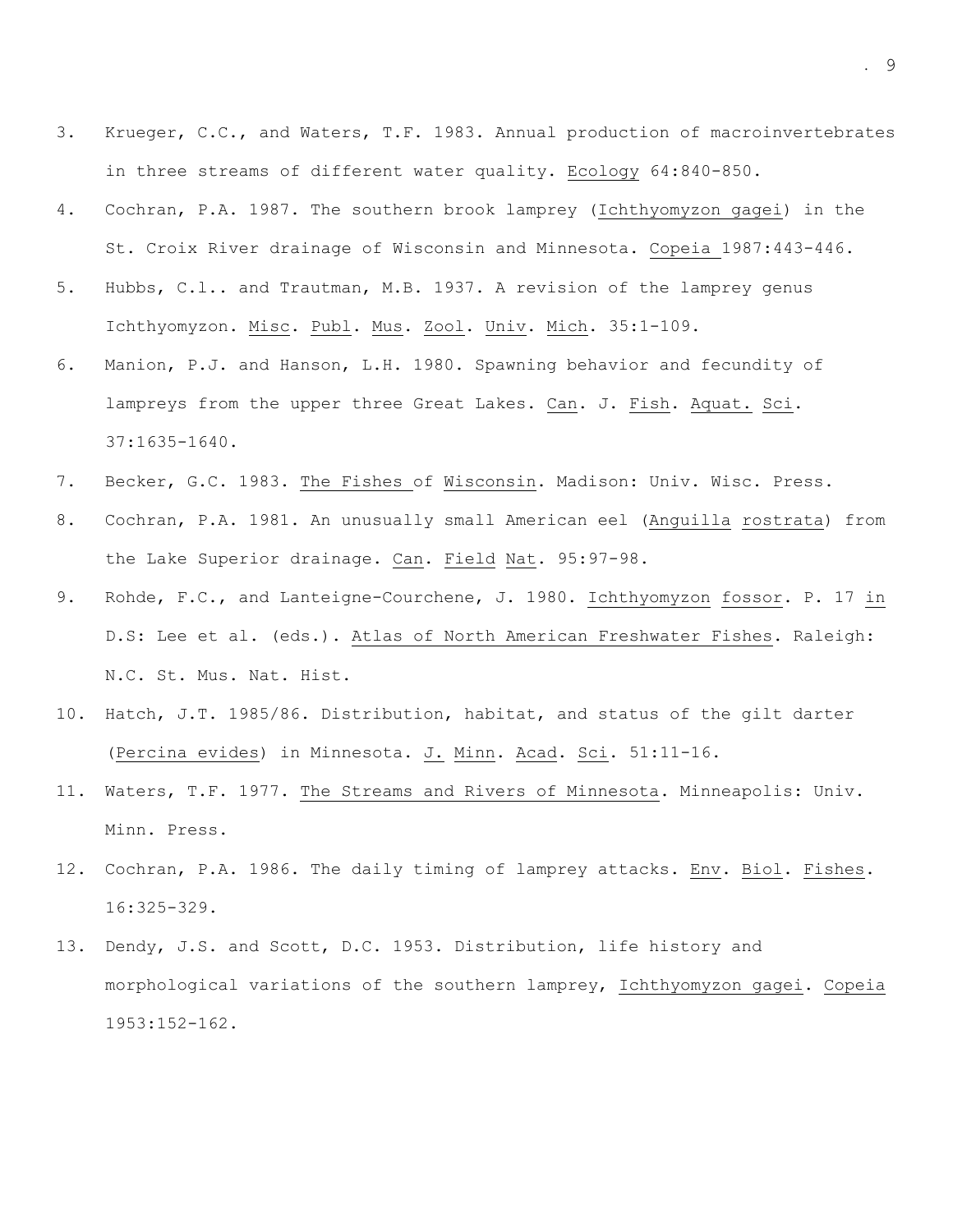- 14. Beamish, F.W.H. 1982. Biology *of* the southern brook lamprey, Ichthyomyzon gagei. Env. Biol. Fishes 7:305-320.
- 15. Raney, E.C. 1952. A new lamprey, Ichthyomyzon hubbsi, from the Upper Tennessee River system. Copeia 1952:93-99.
- 16. Beamish, F.W.H., and Thomas, E.L. 1984. Metamorphosis *of* the southern brook lamprey, Ichthyomyzon gagei. Copeia 1984:502-515.

### **Appendix**

The updated key to Minnesota's lampreys presented herein reflects the recent addition of two nonparasitic species (Ichthyomyzon fossor and I. gagei) to the state's known lamprey fauna. Terminology follows that of Eddy and Underhill (1974, 1978). It is hoped that the use of this key will contribute to a more complete understanding of lamprey distributions in Minnesota, especially for the nonparasitic species. The senior author would be happy to examine and provide identifications for any specimens accompanied by appropriate locality data. la **Oral opening surrounded by U-shaped hood; eyes undeveloped ........... ..........................................Larval (ammocoetes) stage.** 

It is not yet possible to identify ammocoetes conclusively

to species.

lb **Oral opening surrounded by circular sucking disc (buccal funnel);** 

 **eyes developed (adult lampreys) .................................**2 **2a Dorsal fin completely separated into two distinct parts ......... .. 3 2b Dorsal fin continuous** (Ichthyomyzon) . ............................. 4

**3a Parasitic; diameter of buccal funnel greater than width of head; may reach a length > 0.5 m (but begins adult life at approximately the same size as nonparasitic species); restricted to Great lake drainage**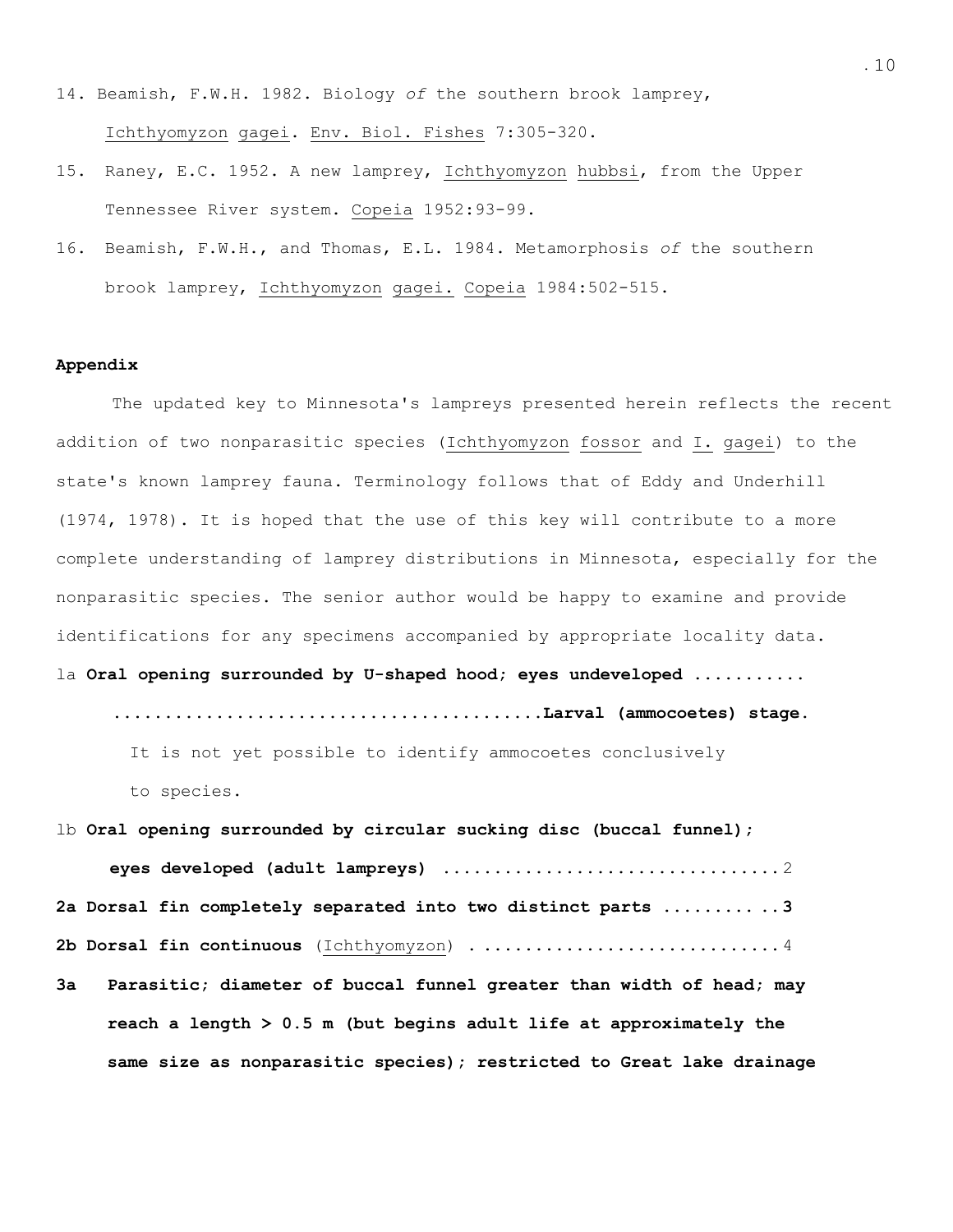..................................... **Sea lamprey** (Petromyzon marinus) 3b **Nonparasitic; diameter of buccal funnel at most only slightly greater than width of head; maximum length roughly 17-20 cm; known to date from Minnesota River drainage, Mississippi River drainage below St. Anthony Falls, and St. Croix River drainage below Taylors Falls ............................................... American brook lamprey**  (Lampetra appendix, formerly referred to as Lampetra lamottei and Lethenteron lamottenii)

**4a Circumoral teeth (immediately lateral to oral opening on each side) unicuspid (with one point) ………………………………………………………………………………………………………5 4b Some or all circumoral teeth bicuspid (with two points) . ......... 6 5a Parasitic; diameter of buccal funnel greater than width of head; may reach a length of 0.3-0.4 m (but begin adult life at approximately the same size as nonparasitic species)** 

 **............................ Silver lamprey** (Ichthyomyzon unicuspis) **5b Nonparasitic; width of buccal funnel less than width of head; maximum body** 

 **length approximately 25 cm, but often much less .................** 

 **........ .......... ................Northern brook lamprey** (Ichthyomyzon fossor) Teeth are smaller and more poorly developed than those of southern brook lamprey, I. gagei (see below). Known in Minnesota to date only from Blackhoof Creek in Lake Superior drainage, but not unexpected in Red River (Hudson Bay) drainage and Mississippi River tributaries.

**6a Parasitic; width of buccal funnel greater than width of head; maximum body length 0.3-0.4 m (but begin adult life at approximately the same size as nonparasitic species) . . . . . . . . . . .**

 **. ................. Chestnut lamprey** (Ichthyomyzon castaneus)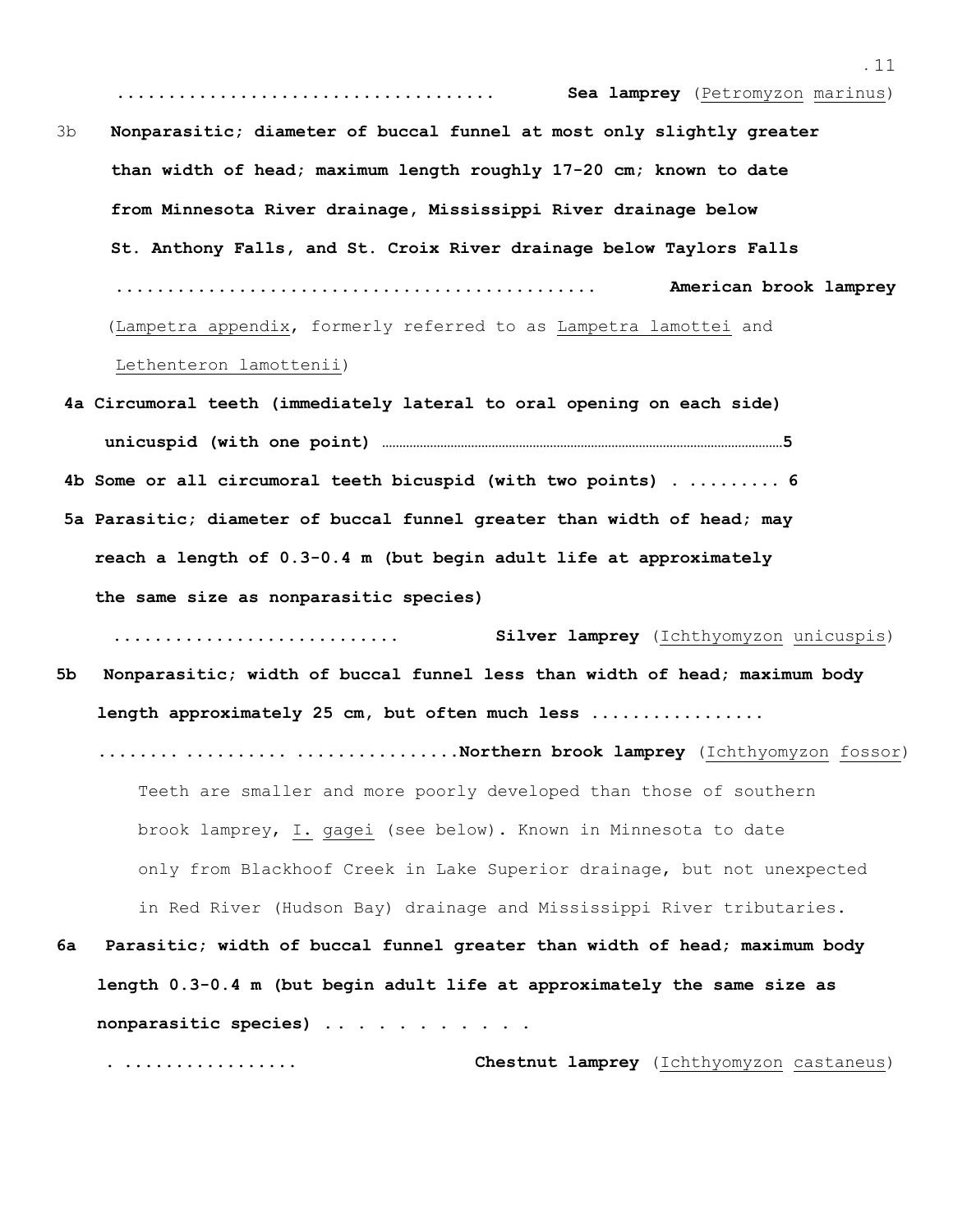**6b Nonparasitic; width of buccal funnel less than width of head; maximum body length approximately 25 cm (but largest Minnesota specimen to date was 15 cm) . . . . . . . . . … Southern brook lamprey** (Ichthyomyzon gagei) known to date from St. Croix River tributaries above Taylors Falls.

## **References**

- 1. Eddy, S. and Underhill, J.C. 1974. Northern Fishes With Special Reference to the Upper Mississippi Valley. 3rd edition, revised. Minneapolis: Univ. Minn. Press.
- 2. Eddy, S. and Underhill, J.C. 1978. How to know the freshwater fishes. 3rd edition. Dubuque: Wm. C. Brown Co.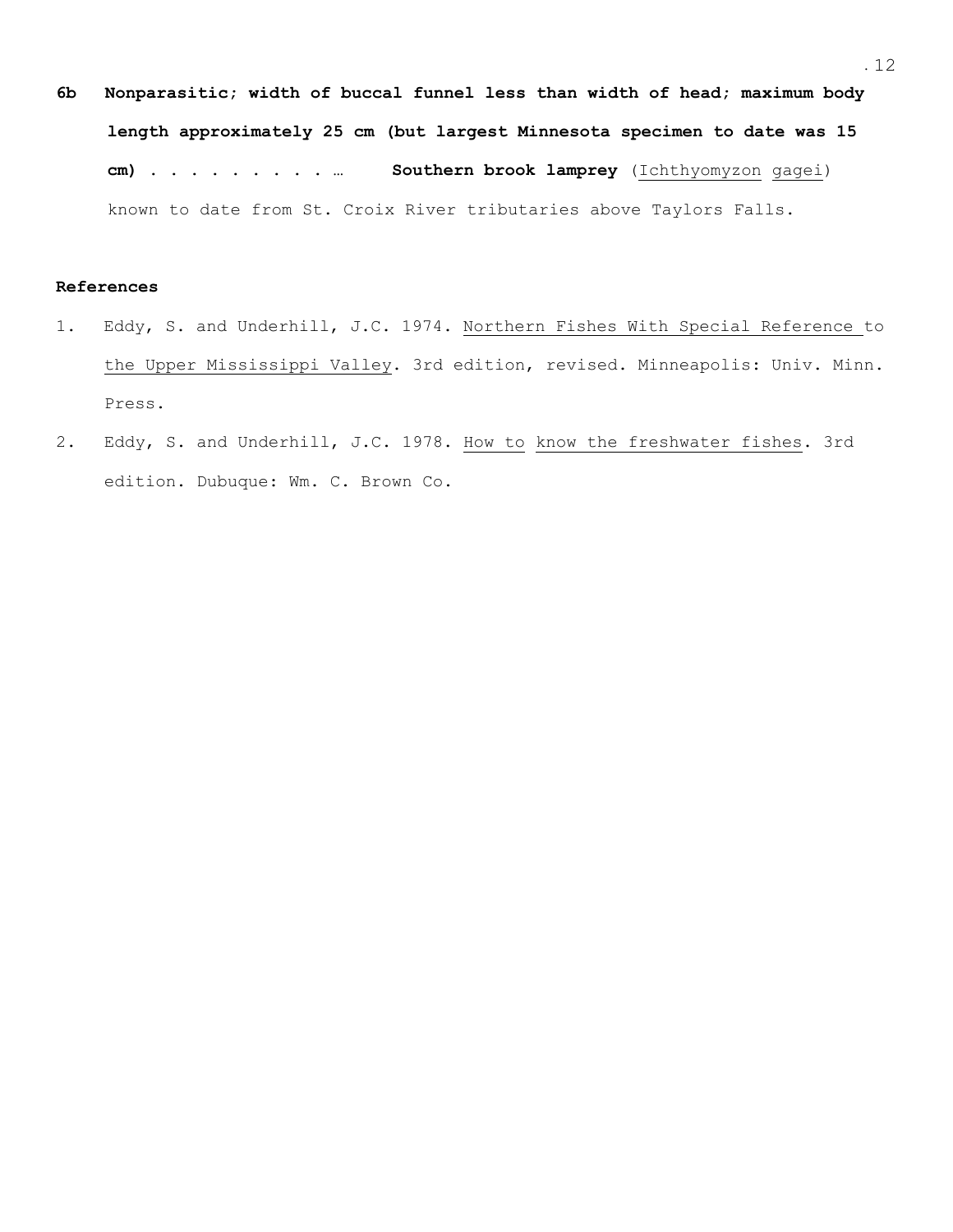Table 1. Sampling localities, including county, section., township, and range, sampling dates, water temperatures, sampling gear (Se = seines Sn - snorkeling, D = dipnet, V = **visual sighting), and museum catalog numbers of voucher specimens (BMNH - Bell Museum of Natural History; a "-" indicates that no lampreys were seen). The numbers preceding localities where lampreys were collected identify the same localities in Tables 2 and** 

| Location         | County  | S                        | Т   | R                                       | Date        | Temp. °C                 | Gear            | Lampreys   |
|------------------|---------|--------------------------|-----|-----------------------------------------|-------------|--------------------------|-----------------|------------|
| Rock Creek at    | Chisago | $\overline{\phantom{a}}$ | $-$ | $\overline{\phantom{a}}$                | 26 May      | 17                       | Se, Sn          |            |
| County 3         |         |                          |     |                                         |             |                          |                 |            |
| Rock Creek at    | Chisago | $\overline{\phantom{a}}$ |     | $\sim 1000$<br>$\overline{\phantom{a}}$ | 26 May      | $\overline{\phantom{a}}$ | Se              |            |
| County 5         |         |                          |     |                                         |             |                          |                 |            |
| Snake River at   | Pine    | 31                       | 39N | 19W                                     | 27 May      | 18                       | Se              |            |
| St Croix River   |         |                          |     |                                         |             |                          |                 |            |
| Grindstone River | Pine    | 20                       | 41N | 20W                                     | 1 June      | 20                       | Se              |            |
| at State 48      |         |                          |     |                                         |             |                          |                 |            |
| Grindstone River | Pine    | 33                       | 42N | 21W                                     | 1 June      | 21                       | Se              |            |
| at County 26     |         |                          |     |                                         |             |                          |                 |            |
| Grindstone River | Pine    | 10                       | 41N | 21W                                     | 1 June      | $\qquad \qquad -$        | Se              |            |
| at County 140    |         |                          |     |                                         | 3 June      | $\overline{\phantom{0}}$ | Sn              |            |
| Grindstone River | Pine    | 27                       | 41N | 20W                                     | 1 June      | $\qquad \qquad -$        | Se              |            |
| at State 48      |         |                          |     |                                         |             |                          |                 |            |
| 1. Crooked Creek | Pine    | 19/20 41N                |     | 17W                                     | 29 May      | 21                       | Se, D           | BMNH 23794 |
| at State 48      |         |                          |     |                                         | 3 June      | $\overline{\phantom{m}}$ | V               | $^{+}$     |
|                  |         |                          |     |                                         | 4 June      | $\overline{\phantom{a}}$ | V               |            |
| Bear Creek at    | Pine    | 21/25                    | 41N | 19W                                     | 1 June      | $\overline{\phantom{m}}$ | Se              |            |
| State 48         |         |                          |     |                                         |             |                          |                 |            |
| 2. Tamarac River | Pine    | 36                       | 42N | 17W                                     | 2 June      | 15                       | Sn              | BMNH 23798 |
| at State 25      |         |                          |     |                                         |             |                          |                 |            |
| Spruce River     | Pine    | 25                       | 42N | 16W                                     | 2 June      | 19                       | Sn              |            |
| at State 25      |         |                          |     |                                         |             |                          |                 |            |
| 3. Little Sand   | Pine    | 30                       | 41N |                                         | 18W 3 June  | 17                       | $\texttt{SE,D}$ | BMNH 23797 |
| Creek at         |         |                          |     |                                         | 5 June      |                          | V               | $+$        |
| State 48         |         |                          |     |                                         |             |                          |                 |            |
| 4. Sand Creek at | Pine    | 23                       | 41N | 19W                                     | 3 June      | 19                       | Se, D           | BMNH 23796 |
| State 48         |         |                          |     |                                         |             |                          |                 |            |
| 5. Hay Creek at  | Pine    | $6\degree$               |     | 40N 18W                                 | 3 June 18.5 |                          | D               | BMNH 23799 |
| County 136       |         |                          |     |                                         |             |                          |                 |            |

I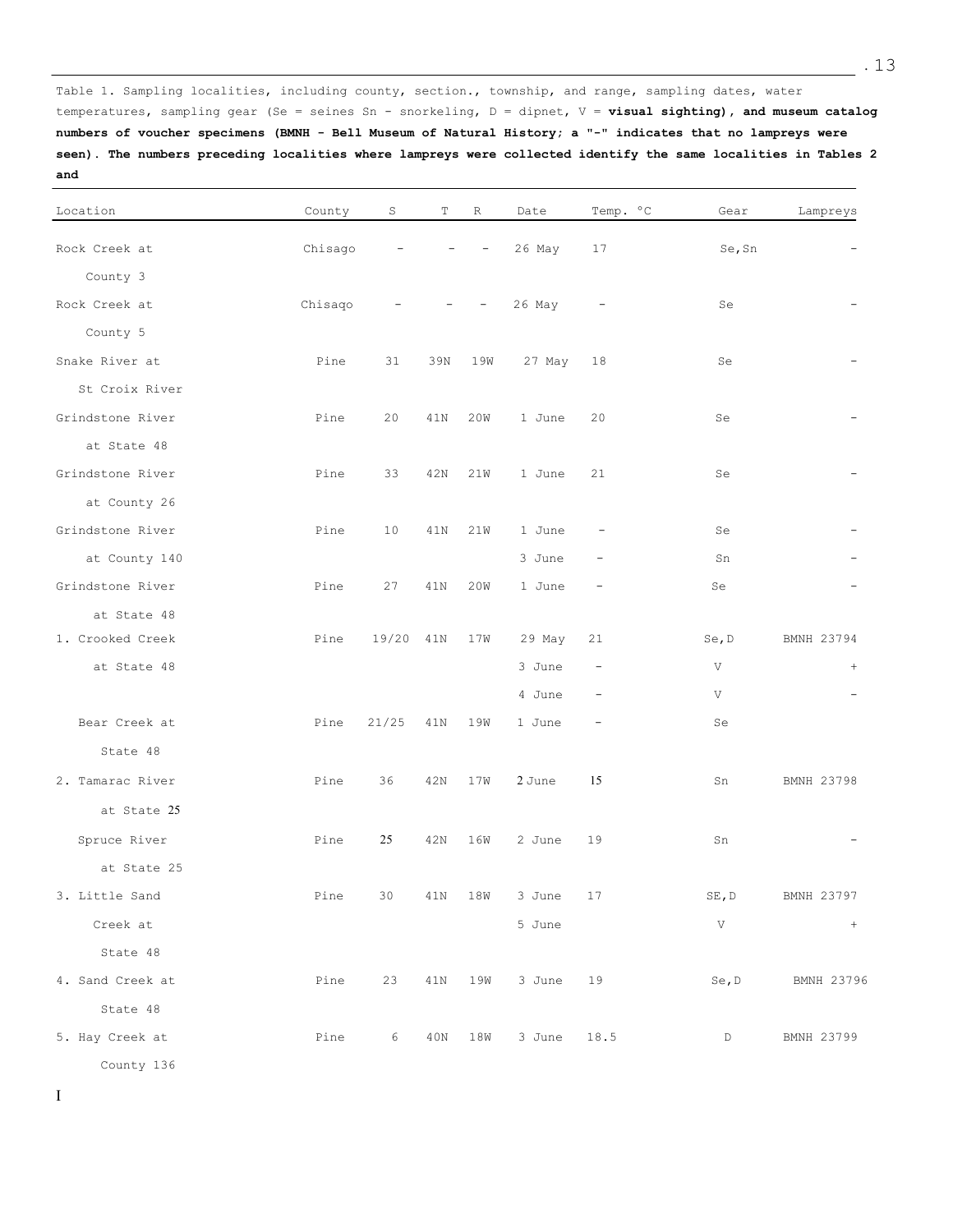|           |        |                  |                  | Preserved           |  |  |
|-----------|--------|------------------|------------------|---------------------|--|--|
| Sex ratio |        | Live length      | Preserved        | body mass           |  |  |
| Location  | (M; F) | (mm)             | length (mm)      | (g)                 |  |  |
| 1         | 13:17  | $116(107 - 120)$ | $107(96-117)$    | $1.99(1.43 - 2.69)$ |  |  |
| 2         | 2:0    | $114(107 - 123)$ | $107(101 - 118)$ | $1.84(1.05-2.62)$   |  |  |
| 3         | 2:8    | $138(122 - 133)$ | $118(105 - 125)$ | $2.24(1.58 - 2.52)$ |  |  |
| 4         | 5:3    | $122(116-127)$   | $110(107 - 112)$ | $2.29(1.89 - 2.61)$ |  |  |
| 5         | 0:1    | 150              | 133              | 4.25                |  |  |

Table 2. Sex ratios, mean lengths of living and preserved lampreys, and mean body mass of preserved lampreys from localities numbered as in Table 1.